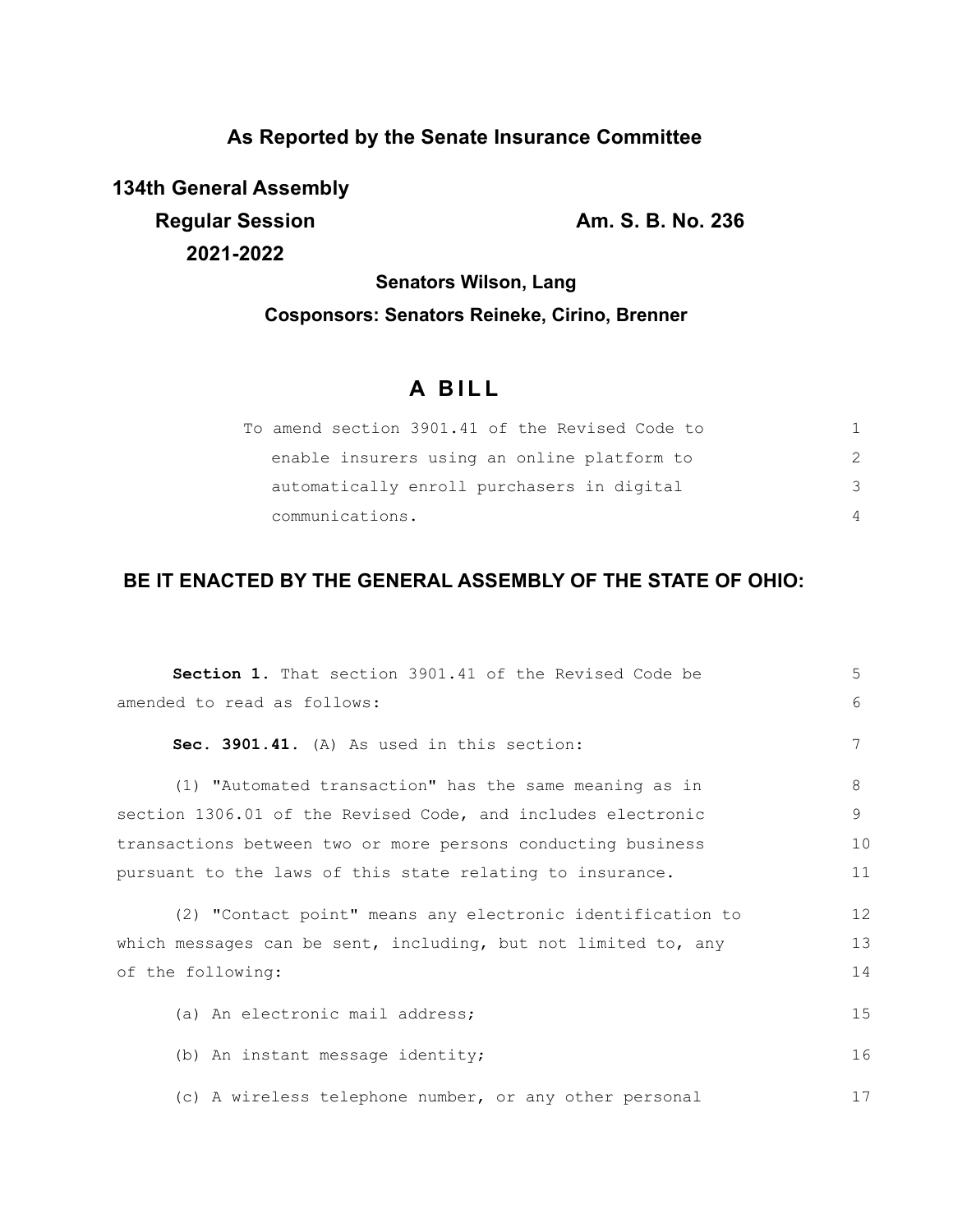## **Am. S. B. No. 236** Page 2 **As Reported by the Senate Insurance Committee**

| electronic communication device;                                 | 18 |
|------------------------------------------------------------------|----|
| (d) A facsimile number.                                          | 19 |
| (3) "Insured" means a certificate holder, contract owner,        | 20 |
| customer, policyholder, or subscriber as those terms are used in | 21 |
| the laws of this state relating to insurance.                    | 22 |
| (4) "Insurer" has the same meaning as in section 3901.32         | 23 |
| of the Revised Code.                                             | 24 |
| (5) "Laws of this state relating to insurance" has the           | 25 |
| same meaning as in section 3901.04 of the Revised Code.          | 26 |
| (6) "Personally identifiable information" means any              | 27 |
| individually identifiable information gathered in connection     | 28 |
| with an insurance transaction, including a person's name,        | 29 |
| address, social security number, and banking information.        | 30 |
| (7) "Secure web site" means a web site that meets both of        | 31 |
| the following criteria:                                          | 32 |
| (a) The web site uses the hypertext transfer protocol            | 33 |
| secure communication protocol or other equally secure            | 34 |
| communication protocol.                                          | 35 |
| (b) The web site requires a person to enter a unique user        | 36 |
| credential to access personally identifiable information for     | 37 |
| which the person has the legal right to access.                  | 38 |
| (B) Notwithstanding any laws of this state relating to           | 39 |
| insurance, sections 1306.01 to 1306.23 of the Revised Code, the  | 40 |
| "Uniform Electronics Transactions Act," apply to the business of | 41 |
| insurance in this state.                                         | 42 |
| (C) (1) If an insured agrees to conduct the business of          | 43 |
| insurance via an automated transaction, any information issued   | 44 |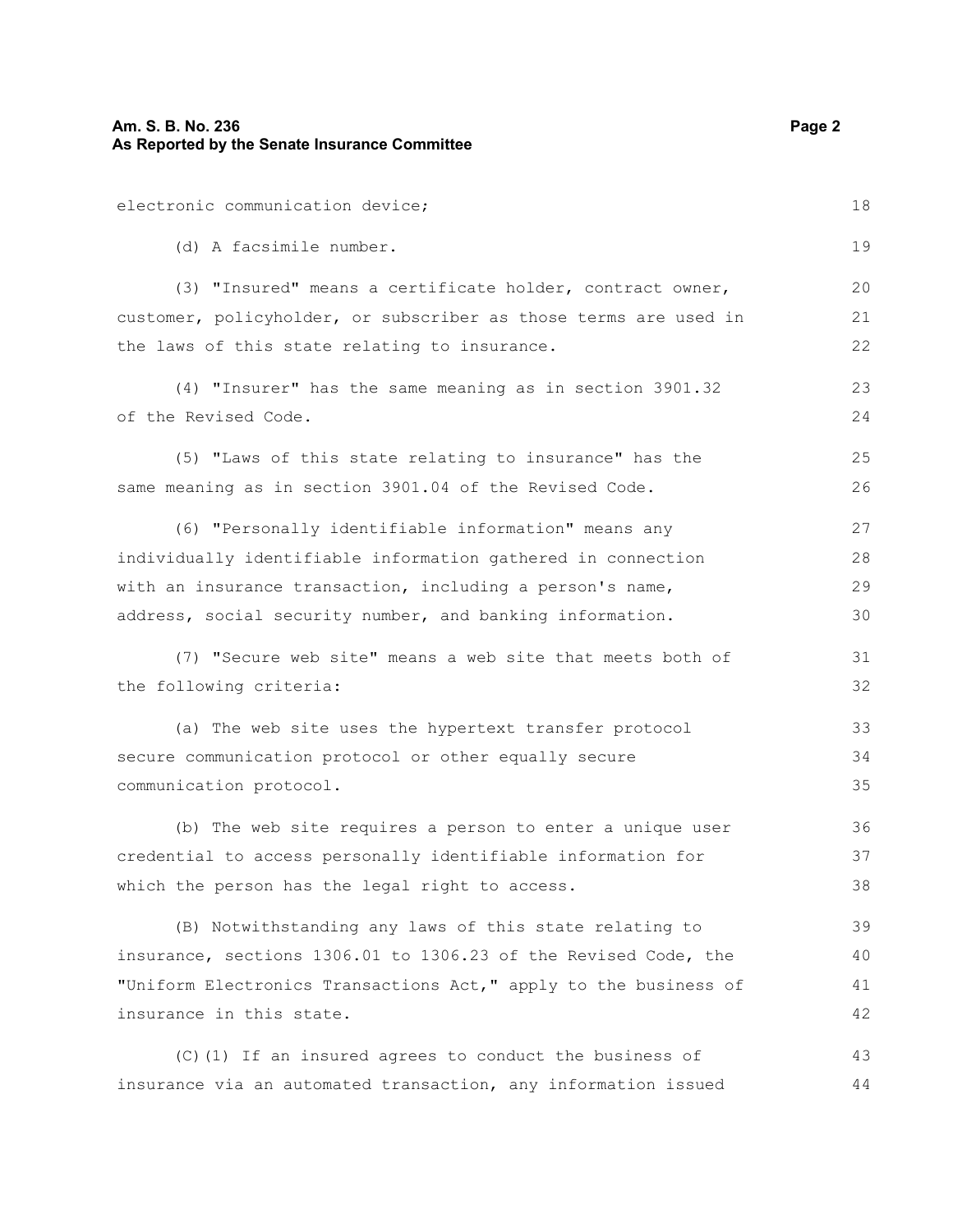#### **Am. S. B. No. 236 Page 3 As Reported by the Senate Insurance Committee**

or delivered in writing may be issued or delivered electronically to a contact point provided by the insured, as long as both of the following apply: 45 46 47

(a) The transmission of information is in compliance with sections 1306.07 and 1306.14 of the Revised Code. 48 49

(b) The details of the automated transaction are fully disclosed to the insured in the application, policy, certificate, contract of insurance, or by another method that ensures notice to the insured. An insurer's form used only to notify an insured of and obtain consent for an automated transaction does not need to be approved or accepted by the superintendent of insurance. 50 51 52 53 54 55 56

(2)(a) Except for notices of cancellation, nonrenewal, or termination, an insurer may deliver information via a secure web site if the insurer sends an electronic notice to a contact point and the electronic notice includes a hyperlink to the secure web site.

(b) If an insurer uses a secure web site to deliver changes in terms or conditions in an insured's policy, certificate, or contract of insurance, including any endorsements or amendments, the electronic notice to the insured's contact point shall include all of the following: 62 63 64 65 66

(i) A list or summary of the changes;

(ii) A link to the complete document located on the insurer's secure web site; 68 69

(iii) The following or substantially similar statement displayed in a prominent manner: 70 71

"There are changes in the terms or conditions of your

67

72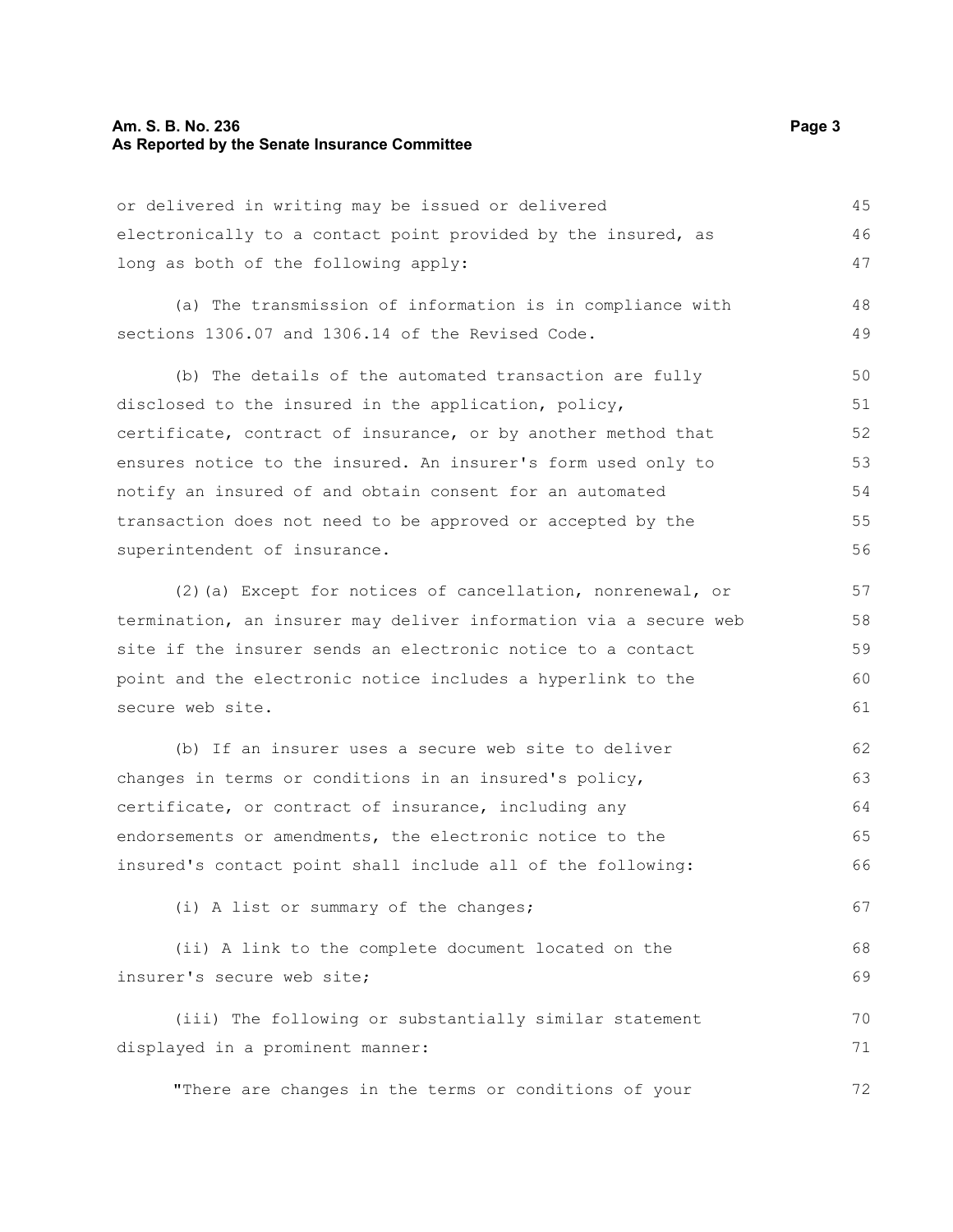## **Am. S. B. No. 236** Page 4 **As Reported by the Senate Insurance Committee**

| policy, certificate, or contract of insurance."                  | 73  |  |
|------------------------------------------------------------------|-----|--|
| (3) At a minimum, the details of the automated transaction       | 74  |  |
| shall include all of the following:                              | 75  |  |
| (a) A clear and conspicuous statement informing the              | 76  |  |
| insured of any right or option of the insured to receive a       |     |  |
| record on paper;                                                 | 78  |  |
| (b) The right of the insured to withdraw the insured's           | 79  |  |
| consent, and any consequences or fees if the insured withdraws   | 80  |  |
| consent;                                                         |     |  |
| (c) A description of the procedures the insured must use         | 82  |  |
| to withdraw consent and to update the insured's contact point.   | 83  |  |
| (4) Agreement to participate in a part of an automated           | 84  |  |
| transaction shall not be used to confirm the insured's consent   | 85  |  |
| to transact the entire business of insurance pursuant to this    |     |  |
| section.                                                         | 87  |  |
| (5) A withdrawal of consent by an insured shall be               | 88  |  |
| effective within a reasonable time period, not to exceed ten     | 89  |  |
| business days after the receipt of the withdrawal by the         | 90  |  |
| insurer.                                                         | 91  |  |
| (D) The insurer shall send all notices of cancellation,          | 92  |  |
| nonrenewal, termination, or changes in the terms or conditions   | 93  |  |
| of the policy, certificate, or contract of insurance to the last | 94  |  |
| known contact point supplied by the insured. If the insurer has  | 95  |  |
| knowledge that the insured's contact point is no longer valid,   | 96  |  |
| the insurer shall send the information via regular mail to the   |     |  |
| last known address furnished to the insurer by the insured.      | 98  |  |
| (E) Any insurer conducting the business of insurance via         | 99  |  |
| an automated transaction shall allow the insurer's insureds who  | 100 |  |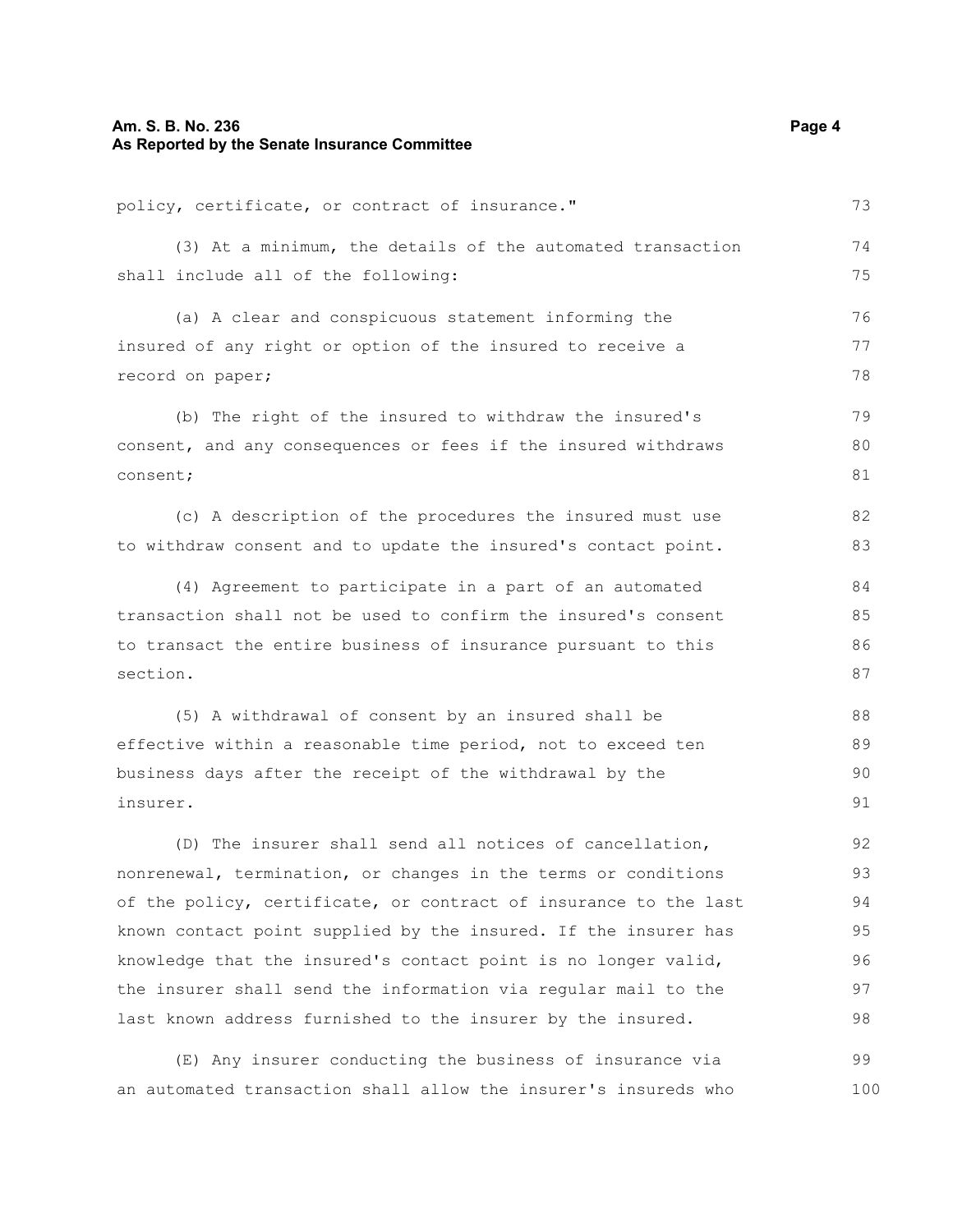### **Am. S. B. No. 236 Page 5** Page 5 **As Reported by the Senate Insurance Committee**

agree to participate in an automated transaction the option to withdraw consent from participating in the automated transaction. 101 102 103

(F) Notwithstanding any laws or regulations of this state relating to insurance, any policy, certificate, or contract of insurance, including any endorsements or amendments, that do not contain personally identifiable information may be posted to the insurer's web site in lieu of any other method of delivery. If the insurer elects to post any policy, certificate, or contract of insurance to the insurer's web site, all of the following shall apply: 104 105 106 107 108 109 110 111

(1) The policy, certificate, or contract of insurance is readily accessible by the insured and, once the policy, certificate, or contract of insurance is no longer used by the insurer in this state, it is stored in a readily accessible archive; 112 113 114 115 116

(2) The policy, certificate, or contract of insurance is posted in such a manner that the insured can easily identify the insured's applicable policy, certificate, or contract and print or download the insured's documents without charge and without the use of any special program or application that is not readily available to the public without charge; 117 118 119 120 121 122

(3) The insurer provides written notice at the time of issuance of the initial policy, certificate, contract, or any renewal forms of a method by which the insured may obtain upon request a paper or electronic copy of their policy, certificate, or contract without charge; 123 124 125 126 127

(4) The insurer clearly identifies the applicable policy, endorsements, amendments, certificate, or contract of insurance 128 129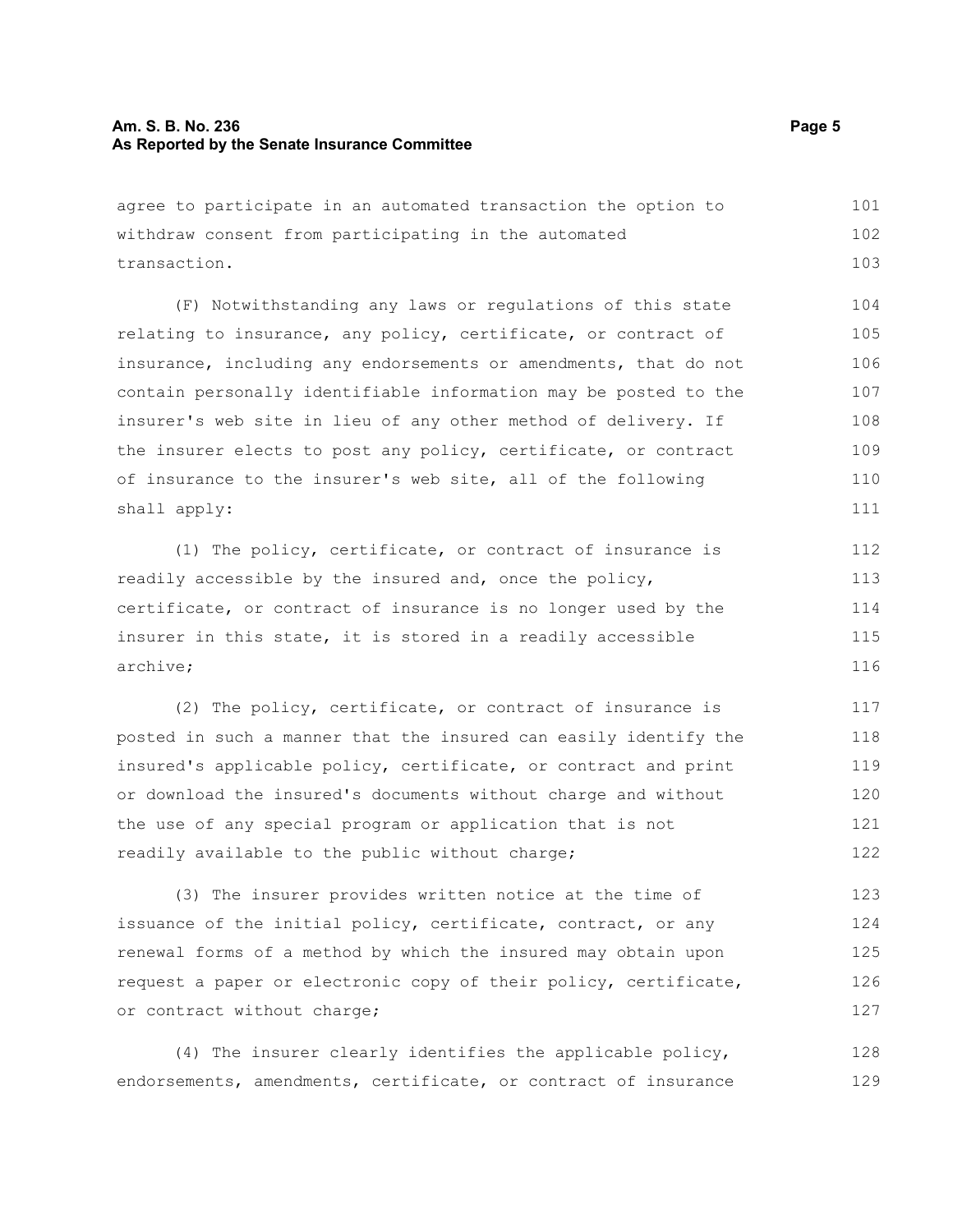#### **Am. S. B. No. 236** Page 6 **As Reported by the Senate Insurance Committee**

purchased by the insured on any declaration page, certificate of insurance, summary of benefits, or other evidence of coverage issued to the insured; 130 131 132

(5) The insurer gives notice, in the manner it customarily communicates with an insured, of any changes to the policy, certificate, or contract of insurance, including any endorsements or amendments, and of the insured's right to obtain upon request a paper or electronic copy of the policy, endorsements, or amendments without charge. 133 134 135 136 137 138

(G) Notwithstanding any other section of Title XXXIX or Chapters 1739. or 1751. of the Revised Code or rules adopted thereunder to the contrary, an insurer may deliver any notices, documents, or information to an insured via an automated transaction pursuant to this section. 139 140 141 142 143

(H) This section does not supersede any time periods, filing requirements, or content of notices, documents, notices to insureds' agents required pursuant to sections 3937.25, 3937.26, and 3937.27 of the Revised Code, or information otherwise required by a law other than this section relating to insurance. This section does not apply to disclosures through electronic media of certificates, explanation of benefit statements, and other mandated materials under the "Employee Retirement Income Security Act of 1974," 88 Stat. 829, 29 U.S.C. 1001, as amended, and any regulation adopted thereunder. 144 145 146 147 148 149 150 151 152 153

(I) If the consent of an insured to receive certain notices, documents, or information in an electronic form is on file with an insurer before-the effective date of this section-September 4, 2014, if the consent was not accompanied by the details of the automated transaction described in division (C) (3) of this section, and if, pursuant to this section, an 154 155 156 157 158 159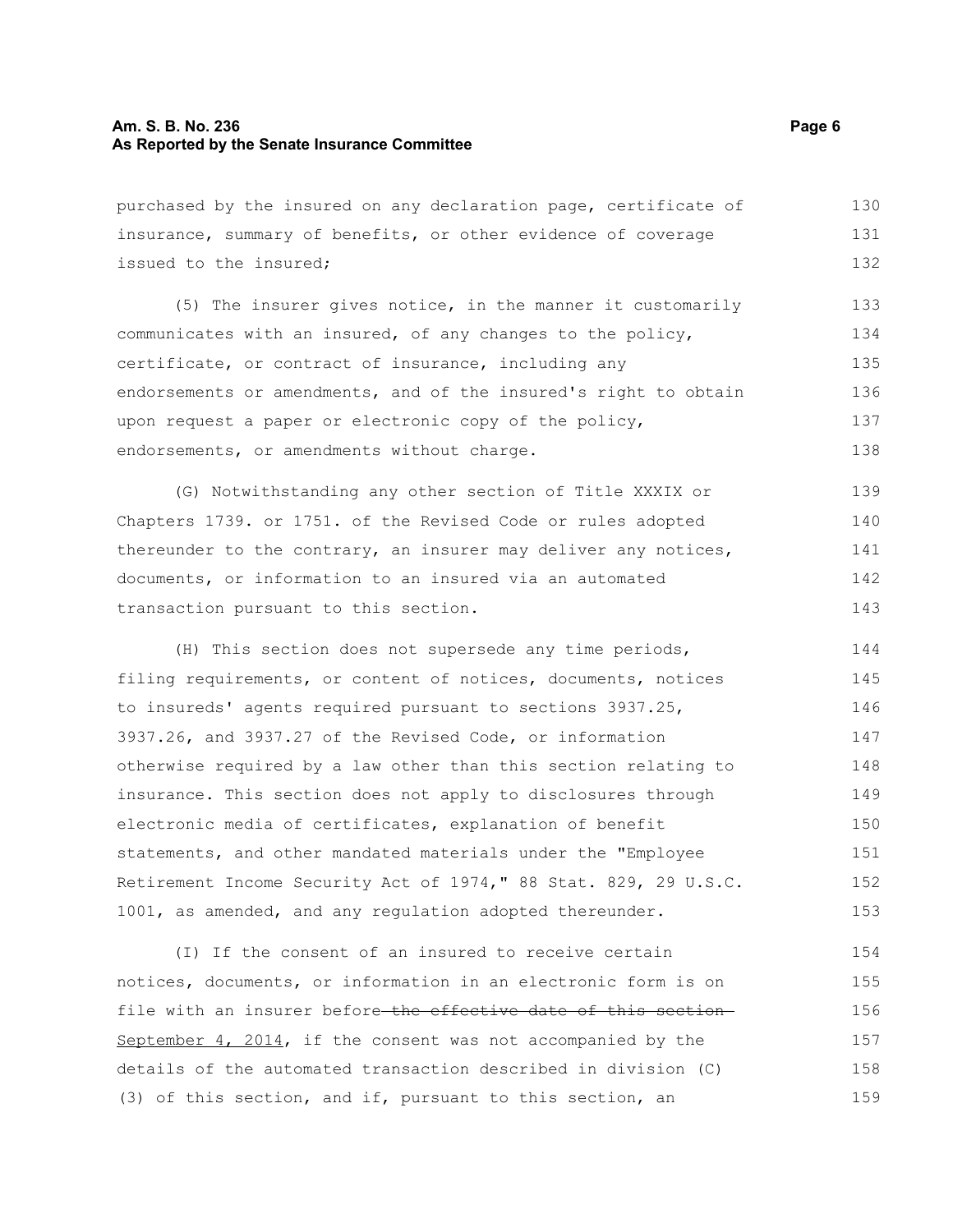### **Am. S. B. No. 236** Page 7 **As Reported by the Senate Insurance Committee**

insurer intends to deliver additional notices, documents, or information to that insured in an electronic form, then, prior to delivering or at the time of delivering such additional notice, documents, or information electronically, the insurer shall notify the insured of the details of the automated transaction in compliance with division (C)(3) of this section. 160 161 162 163 164 165

(J)(1) The purchase of a policy of insurance through an online platform shall be considered an agreement to conduct the business of insurance via an automated transaction under this section, and the insured shall be considered to have affirmatively consented to have all notices and documents related to the policy delivered to the insured electronically. 166 167 168 169 170 171

(2) Notwithstanding division (J)(1) of this section, if an insured purchasing a policy of insurance via an online platform requests to receive all notices and documents in paper format, the insurer shall provide all notices and other documents related to the policy to the insured in paper format. 172 173 174 175 176

(3) Nothing in division (J) of this section requires an insurer to offer or otherwise provide an online platform to conduct the business of insurance. 177 178 179

(4) As used in division (J) of this section, "online platform" means a web site or other digital application designed to facilitate the purchase of insurance policies by parties from a licensed insurer. 180 181 182 183

(K) The superintendent of insurance may adopt rules in accordance with Chapter 119. of the Revised Code as the superintendent considers necessary to carry out the purposes of this section. 184 185 186 187

**Section 2.** That existing section 3901.41 of the Revised 188